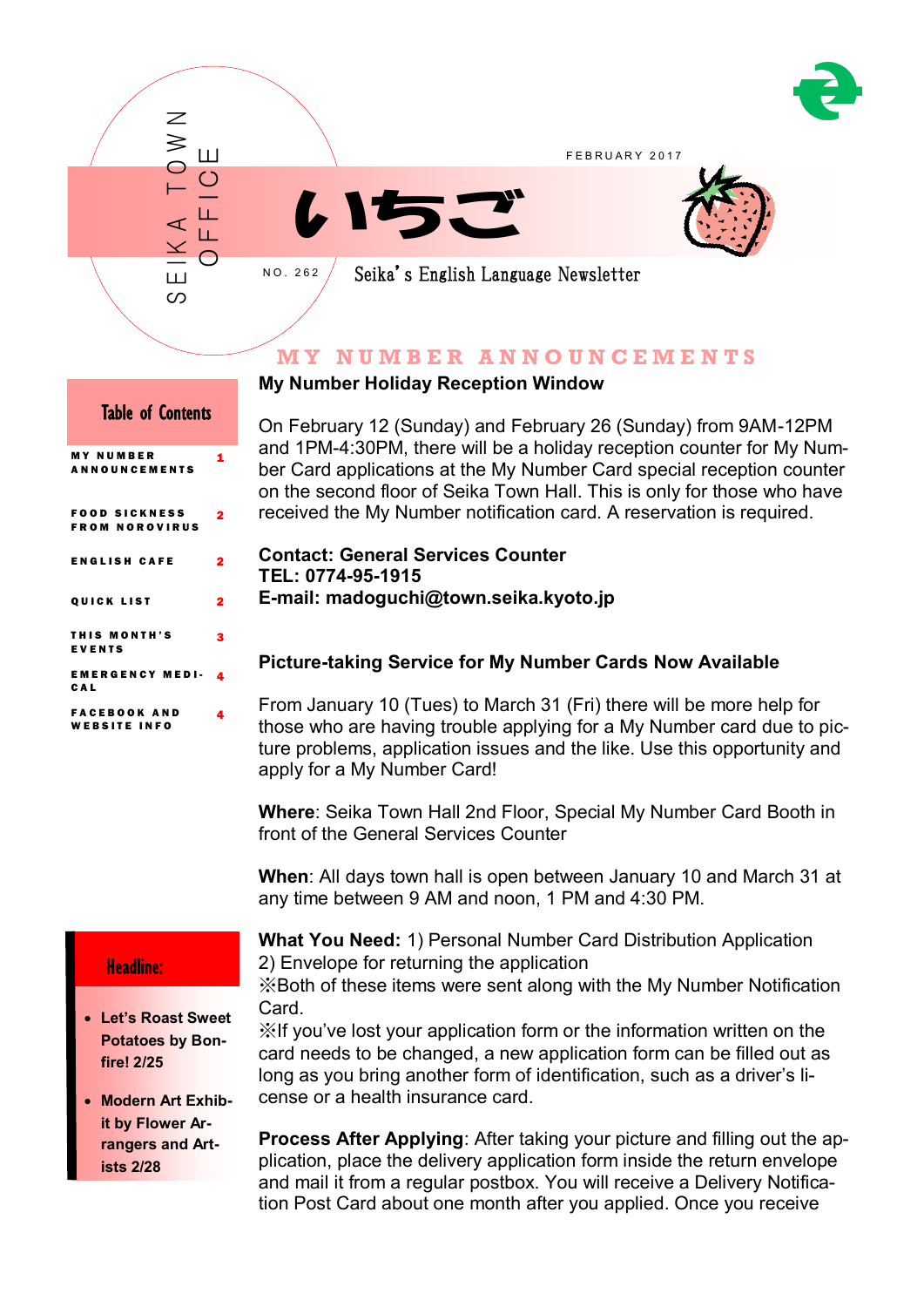#### いちご Page 2 とのこと Page 2 とのこと Page 2 とのこと Page 2 とのこと Page 2 とのこと Page 2

this card, make an appointment with the town hall and bring this notice as well as any other necessary forms to the General Services Counter on the second floor.

**Warnings**: If you want your photo taken and printed, please keep in mind the time it will take to make the photo and the time needed to wait in line. Also, this service is only available for people whose residency status is in Seika Town.

※We also offer help for those who would like to apply for a My Number Card using their own smart phone or tablet. Please consider using this service even in this case!

**Contact: General Services Counter TEL: 0774-95-1915 E-mail: madoguchi@town.seika.kyoto.jp**

# **F O O D P O I S O N I N G F R O M N O R O V I R U S**

From December to March cases of food poisoning from Norovirus are occurring often. To prevent this from happening, make sure to wash your hands thoroughly, and do things like clean and sanitize your dishes with hot water after each use and cook food to and keep it at 85 degrees Celsius or above for at least a minute. Symptoms like abdominal pain, fever, diarrhea and vomiting appear one to two days after contracting the virus. While the virus goes away normally after about two days and there are no symptoms after recovery, it takes about a week to fully recover. Please refrain from returning to work or school immediately after all symptoms are gone.

#### **Contact: Health Promotion Division TEL: 0774-95-1905**

# **E N G L I S H C A F E**

When: February 5 (Sun), 10:00 AM to 12:00 PM Where: Mukunoki Center Classroom, 3rd Floor Details: Watch an English presentation, freely speak in English, listen to music, sing songs and enjoy meeting other people. Foreign participants are welcome! Cost: 500 Yen (Bring your own drink and snacks) ※No reservation required, just show up Contact Info: Seika Global Network Representative Wakita TEL: 090-2191-9864

# **Q U I C K L I S T**

Hello and welcome to the Quick List! Each week we will present a short list of vocabulary that you can quickly put to use in daily life.

This Week's Theme: Cold and flu season

Please send me feedback! Is this list at a good level? Too hard? Too easy? Also, if you have topic suggestions please tell me what you want to learn!

| 1.症状 ー しょうじょう ー symptom(s)                           |
|------------------------------------------------------|
| 2. $\langle L \uplus \partial \psi \rangle$ - sneeze |
| 3. 偏頭痛 ーへんずつう ー migraine                             |
| 4. ノロウイルスーのろういるすーNorovirus                           |
| 5. 移る 一 うつる 一 to spread, to be contagious            |
| 6.予防接種 ー よぼうせっしゅ ー vaccination                       |
| 7.処方せん ー しょほうせん ー prescription                       |
| 8. 錠剤ーじょうざいー pill                                    |
| 9. のどあめ – cough drop                                 |
| 10. お大事に一おだいじにー Take care (for sick people)!         |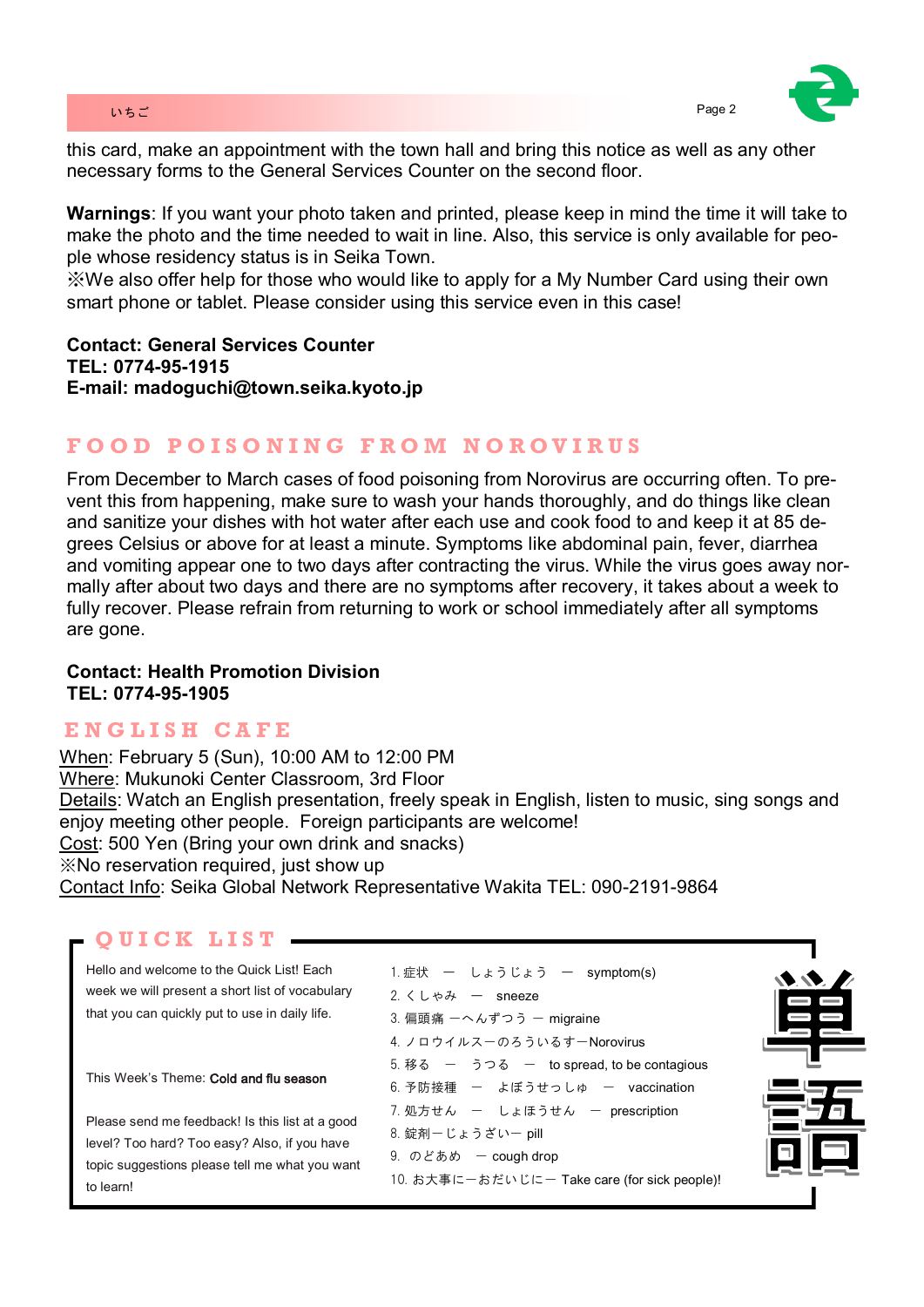

## THIS MONTH'S EVENTS

| <b>Dav</b>     | Time            | Details                                    | lia diel                     |  |
|----------------|-----------------|--------------------------------------------|------------------------------|--|
| Feb. 25 (Sat)  | $13:00 - 16:00$ | Let's Roast Sweet Potatoes by Bonfire!     | Suikeien Yamatanada          |  |
| Feb. 28 (Tues) | $9:00 - 17:00$  | Modern Art Exhibit by Flower Arrangers and | Suikeien, Kangetsuro Bridge, |  |
|                |                 | Artists                                    | Tsuki-no-Niwa Gallery        |  |

| Mukunoki Center |                 |                         |  |
|-----------------|-----------------|-------------------------|--|
| Day             | Time            | Details                 |  |
| 2/8 (Wed)       | $15:00 - 17:00$ | <b>Table Tennis Day</b> |  |
| 2/15 (Wed)      | $15:00 - 17:00$ | <b>Table Tennis Day</b> |  |
| 2/22 (Wed)      |                 | Closed                  |  |
| 2/26 (Sun)      | $9:00 - 12:00$  | Smile Sports Arena      |  |
| 3/1 (Wed)       | 15:00 - 17:00   | <b>Table Tennis Day</b> |  |

| <b>Health Center</b> |           |                                |  |
|----------------------|-----------|--------------------------------|--|
| Day                  | Time      | <b>Details</b>                 |  |
| 2/7 (Tues)           | $13:00 -$ | 3.5 Yr-Old Health Checkup      |  |
| 2/14 (Tues)          | $13:00 -$ | 2 Yr-Old Dental Health Checkup |  |
| 2/17 (Fri)           | $13:00 -$ | 1.5 Yr-Old Checkup             |  |
| 2/23 (Thurs)         | $13:00 -$ | $9$ ~ 10 Month-Old Checkup     |  |
| 2/28 (Tues)          | $13:00 -$ | $3 \sim 4$ Month-Old Checkup   |  |
| 3/7 (Tues)           | $13:00 -$ | 2 Yr-Old Dental Health Checkup |  |

## **E V E N T S**

#### **Let's Roast Sweet Potatoes by Bonfire!**

When: February 25 (Sat) and 26 (Sun) 1:00 PM to 4:00 PM (In the event of rain, this will be postponed to Sunday, March 12) Where: Suikeien Yamatanada (Meet in front of the entrance to Suikeien)

Capacity: 70 people (reservation required)

Admission: 500 Yen (Entrance fee to Suikeien included) ※Children 3 and under are free (sweet potatoes are not included)

Details: Let's make a fire and roast sweet potatoes! Feel free to bring other food you may want to roast.

#### **Modern Art Exhibit by Flower Arrangers and Artists**

When: February 28th (Tues) ~ March 5th (Sun) from 9 AM to 5 PM (Exhibit closes at 4 PM on the final day) Where: Suikeien, Kangetsurobashi Bridge, Tuski-no-Niwa Gal-

lery Details: There will be an modern art installation of threedimensional works as well as paintings and pictures produced by members of the art group Uetana. Come check it out! Admission: Admission fee to Suikeien

#### **K E I H A N N A S M A L L C O N C E R T**

## In The Atrium Lobby

Date: ①February 15th (Wed) ② February 22nd (Wed) ③ March 1st (Wed) Time: 12:15 PM - 12:45 PM Songs: ① Mozart, Trio in E-flat major, K. 498 "Kegelstatt Trio" (Clarinet, viola, piano) ② Chopin, "Ballad no. 3 Op. 47" (Piano) ③ Vivaldi, "Concerto for Two Trumpets" (Euphonium and piano) Contact: Keihanna Plaza Puchi Concert Committee TEL: 0774-95-6128 WEBSITE: https://www.keihannaplaza.co.jp/event/concert/